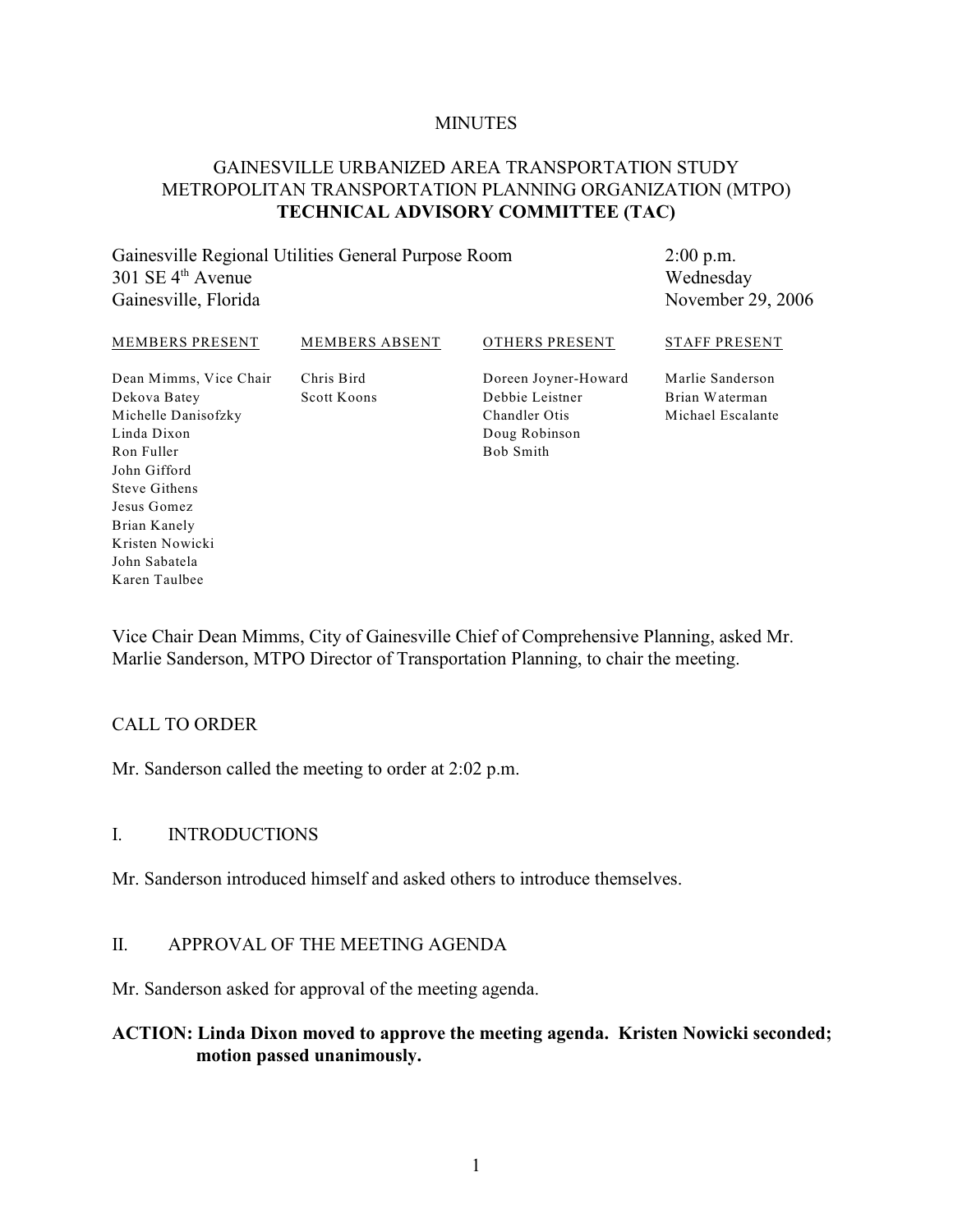## III. APPROVAL OF COMMITTEE MINUTES

Mr. Sanderson asked for approval of the September 20, 2006 TAC meeting minutes.

# **ACTION: Brian Kanely moved to approve the September 20, 2006 TAC meeting minutes. Jesus Gomez seconded; motion passed unanimously.**

## IV. CHAIRMAN'S REPORT

Mr. Sanderson announced that the next MTPO meeting is scheduled for December  $14<sup>th</sup>$  at 6:00 p.m. in the Jack Durrance Auditorium. He said that the TAC's next meeting is scheduled for January 10<sup>th</sup>.

## V. TRANSPORTATION IMPROVEMENT PROGRAM (TIP) AMENDMENTS

Mr. Sanderson stated that the Florida Department of Transportation (FDOT) is requesting two TIP amendments. He said that one amendment consisted of rollover projects from the previous TIP. He added that the second amendment was the addition of the Airport Access Road Project that included a new project number.

Ms. Karen Taulbee, FDOT Transportation Specialist, and Mr. Sanderson discussed the TIP amendments and answered questions.

# **ACTION: Brian Kanely moved to recommend that the MTPO approve the two TIP amendments listed in Exhibit I. Linda Dixon seconded; motion passed unanimously.**

## VI. FDOT TENTATIVE FIVE YEAR WORK PROGRAM

Mr. Sanderson stated that FDOT has submitted its Tentative Five Year Work Program to the MTPO for review and comment.

Mr. Sanderson and Mr. Brian Waterman, MTPO Senior Planner, discussed the MTPO staff's review of the Work Program and answered questions.

Ms. Taulbee explained Tentative Work Program projects and answered questions.

## **ACTION: Linda Dixon moved to recommend that the MTPO forward the review comments contained in Exhibit 2. Brian Kanely seconded; motion passed unanimously.**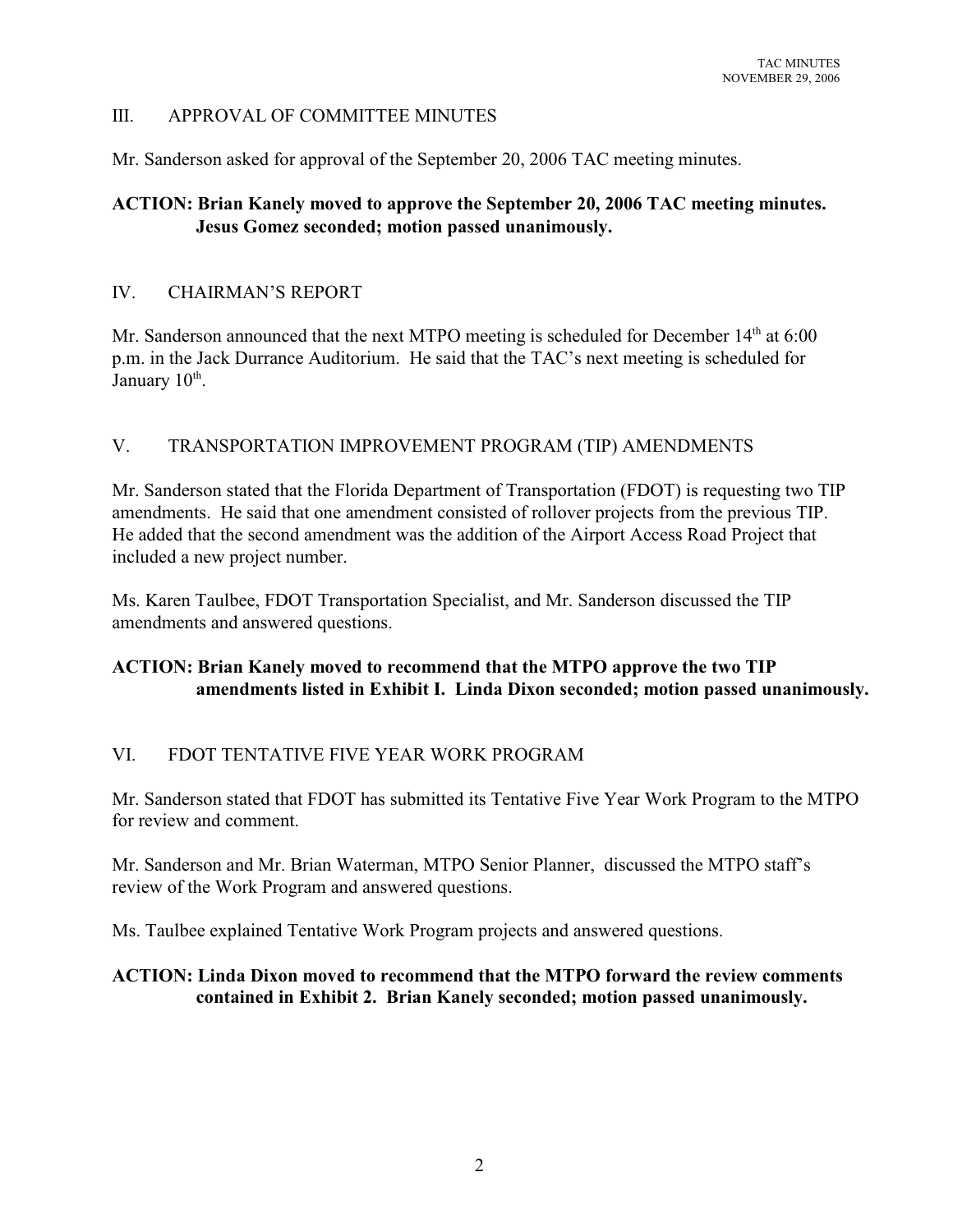# VII. INTERSECTION SIGNALIZATION OF SW  $62<sup>ND</sup>$  AVENUE AT STATE ROAD (SR) 121 (WILLISTON ROAD)

Mr. Sanderson stated that FDOT has recently informed MTPO staff of their intent to signalize the intersection of SW  $62<sup>nd</sup>$  Avenue at SR 121 using safety funds to construct this project in 2007. However, FDOT only has enough funds under this program to construct concrete strain pole signals, not the mast arms that is required under Policies 7.2.1 and 7.2.2 of the *MTPO Urban Design Policy Manual*.

FDOT is requesting a waiver to this requirement in order to proceed with the signalization of this intersection. This traffic signal is warranted at this location (see enclosed Signal Warrants Summary). If a waiver to this requirement is not approved, it's our understanding that this project will be placed in next year's work program with the earliest construction date being in Fiscal Year 2011/2012.

# **ACTION: Brian Kanely moved recommend that the MTPO direct the TAC to consider whether exceptions to MTPO Urban Design Policy Manual Policy 7.2 Mast Arms should to be considered and if so, develop criteria for exceptions to this policy. Kristen Nowicki seconded; motion passed unanimously.**

# VIII. HULL ROAD EXTENSION RIGHT-OF-WAY

Mr. Sanderson stated that the TAC needs to decide whether Hull Road extension ROW issues are ready to be discussed by the MTPO. He noted that there were jurisdiction issues to be discussed by the City and County and that the facility's jurisdiction needs to be resolved.

## IX. REGIONAL TRANSIT SYSTEM (RTS) BUS RAPID TRANSIT (BRT) FEASIBILITY STUDY PROJECT SCOPE

Mr. Sanderson stated that RTS has submitted a draft BRT Feasibility Study Project Scope for review and comment. He suggested deferring this agenda item until the next TAC meeting.

## XII. INFORMATION ITEMS

There was no discussion of the information items.

## ADJOURNMENT

The meeting was adjourned at 3:15 p.m.

Date Bill Lecher, Chair

 $\_$  ,  $\_$  ,  $\_$  ,  $\_$  ,  $\_$  ,  $\_$  ,  $\_$  ,  $\_$  ,  $\_$  ,  $\_$  ,  $\_$  ,  $\_$  ,  $\_$  ,  $\_$  ,  $\_$  ,  $\_$  ,  $\_$  ,  $\_$  ,  $\_$  ,  $\_$  ,  $\_$  ,  $\_$  ,  $\_$  ,  $\_$  ,  $\_$  ,  $\_$  ,  $\_$  ,  $\_$  ,  $\_$  ,  $\_$  ,  $\_$  ,  $\_$  ,  $\_$  ,  $\_$  ,  $\_$  ,  $\_$  ,  $\_$  ,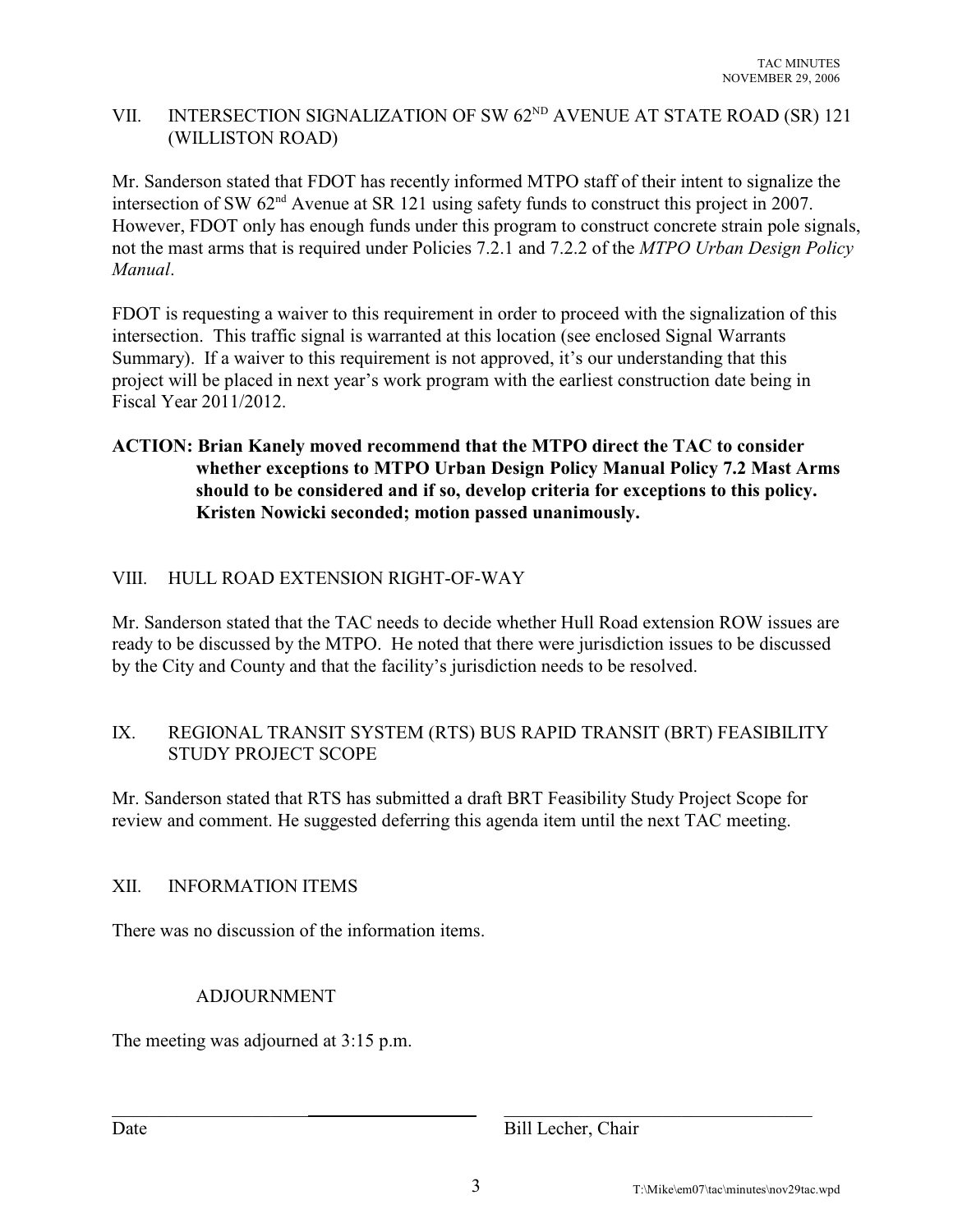## **EXHIBIT 1**

# **FISCAL YEARS 2006/2007 - 2011/2012 TRANSPORTATION IMPROVEMENT PROGRAM AMENDMENTS**

**Amendment 06-1**- Amend the Fiscal Years 2006/2007 - 2011/2012 TIP for the following rollover projects from the Fiscal Years 2005/2006 - 2010/2011 TIP:

| <b>PROJECT</b><br><b>NUMBER</b> | <b>PROJECT</b><br><b>LOCATION</b>                                                                 | <b>PROJECT</b><br><b>DESCRIPTION</b>                                                                                            |
|---------------------------------|---------------------------------------------------------------------------------------------------|---------------------------------------------------------------------------------------------------------------------------------|
| 2075452                         | N 39 <sup>th</sup> Avenue [SR222]<br>FM: East of I-75<br>TO: West of NW 43rd Street               | Resurfacing-\$300,000 State DDR funds for railroad &<br>utilities (RRU) phase                                                   |
| 2076992                         | Newberry Road [SR 26]<br>AT: NW 48 <sup>th</sup> Street                                           | Traffic Operations - \$1,000 state DIH funds for<br>construction (CST)                                                          |
| 2077453                         | Main Street [SR329]<br>AT: SW 16 <sup>th</sup> Avenue                                             | Traffic Signal Update- \$100,000 state DDR funds for<br>RRU phase                                                               |
| 2077963                         | State Road 26<br>AT: State Road 222<br>AT: County Road 234                                        | Safety Project- \$72,072 state DDR & DIH funds for<br>right-of-way (ROW)                                                        |
| 2113353                         | SW 20 <sup>th</sup> Avenue<br>FM: SW 62 <sup>nd</sup> Boulevard<br>TO: SW 34 <sup>th</sup> Street | Corridor Planning Study and 30 percent design plans-<br>\$5,001 federal ACSA funds for preliminary engineering<br>(PE)          |
| 2113654                         | University of Florida access                                                                      | Pedestrian and Service Access Improvements- \$983,928<br>federal earmark S117 funds for CST                                     |
| 4068473                         | Gainesville Regional Airport                                                                      | Federal Transit Administration (FTA) Section 5309<br>additional funding- \$297,600 federal FTA funds for<br>transit improvement |
| 4068476                         | Gainesville Regional Transit System                                                               | Facility expansion additional funding-\$988,139 federal<br>earmark funds for facility expansion PTO studies                     |

**Amendment 06-2**- Amend the Fiscal Years 2006/2007 - 2011/2012 TIP to add the Gainesville Regional Airport Access Road at Waldo Road [SR 24] incorporating a project number change to 2076144.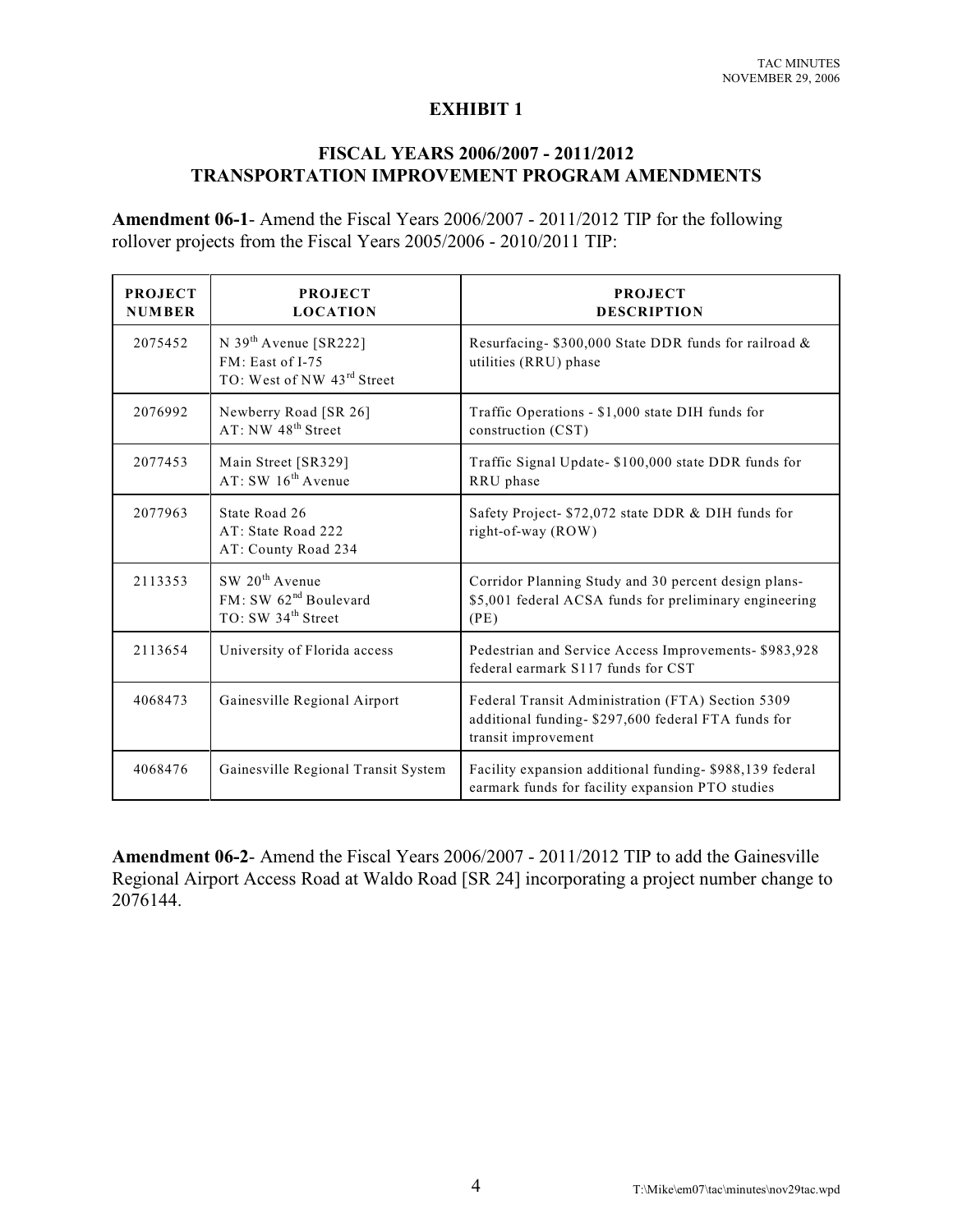#### **EXHIBIT 2**

## **FLORIDA DEPARTMENT OF TRANSPORTATION TENTATIVE FIVE YEAR WORK PROGRAM**

## **TABLE 1**

# **SUBSTANTIATIVE ISSUES**

| <b>Section</b>                          | <b>Work Program/TIP Project</b>                                                                                                                                       | <b>Issue</b>                                                                                                                                                                                                                                                                                                                                              |
|-----------------------------------------|-----------------------------------------------------------------------------------------------------------------------------------------------------------------------|-----------------------------------------------------------------------------------------------------------------------------------------------------------------------------------------------------------------------------------------------------------------------------------------------------------------------------------------------------------|
| <b>Bicycle Projects</b><br>1            | <b>Archer Road (SR 24)</b><br>(Item No. 2078376; Pg. ?)<br><b>Construct Bike Path</b><br>FM: SW 122 <sup>nd</sup> Street<br>TO: SW 75 <sup>th</sup> Place             | Request that FDOT program the Archer<br>Road Bike Path (Item Number 2078376)<br>identified in the adopted Fiscal Years<br>2006/2007 - 2010/2011 Transportation<br>Improvement Program (TIP) was not<br>included in the Tentative Work<br>Program.                                                                                                         |
| <b>Bicycle Projects</b><br>$\mathbf{2}$ | <b>Hull Road Extension</b><br>(Item No. 2112452; Pg. 2)<br><b>Construct Bike Path</b><br>FM: SW 62 <sup>nd</sup> Boulevard<br>TO: SW 34 <sup>th</sup> Street (SR 121) | Request that FDOT move the Hull Road<br>Extension Bike Path (Item Number<br>2112452) preliminary engineering (PE)<br>funds from Fiscal Year 2011/2012 to<br>Fiscal Year 2008/2009.                                                                                                                                                                        |
| Highways - State -<br>Landscaping<br>3  | <b>SR 331</b><br>(Item No. 2078014; Pg. 1)<br>FM: SR 121<br>TO: SR 26/University Ave                                                                                  | Request that FDOT not fund the State<br>Road 331 (Williston Road) Landscaping<br>Project (Item Number 2078014), but<br>fund our number one landscaping<br>priority identified in the adopted Fiscal<br>Years 2007/2008 - 2011/2012 List of<br>Priority Projects, which is E. University<br>Avenue from State Road 24 (Waldo<br>Road) to County Road 329B. |
| Highways - State -<br>Resurfacing<br>4  | <b>SR 121</b><br>(Item No. 2077123; Pg. 1)<br>FM: NW 5 <sup>th</sup> Avenue<br><b>TO: US 441</b>                                                                      | Request that FDOT add the construction<br>of center turn lanes to the resurfacing of<br>SR 121 (Item Number 2077123) at<br>several locations to implement priority<br>number four (NW 34 <sup>th</sup> Street from NW<br>16 Avenue to US 441) of the adopted<br>Year 2025 Cost Feasible Plan.                                                             |

Note - Page numbers indicate what page the project is located in Exhibit 1 - Tentative FDOT Work Program.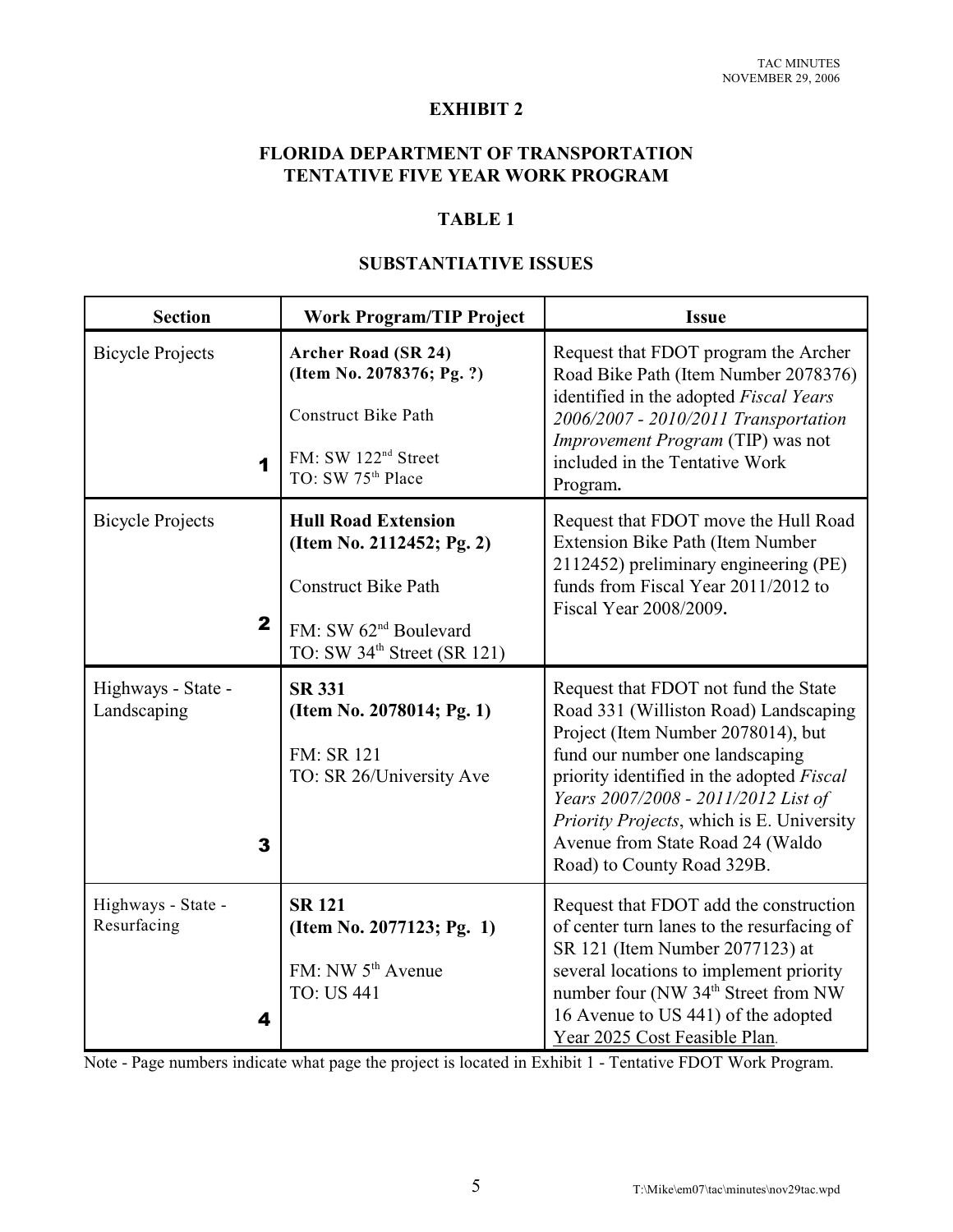# **TABLE 1 (Continued)**

## **SUBSTANTIATIVE ISSUES**

| <b>Section</b>                                       | <b>Work Program/TIP Project</b>                                                                                                                                                                                  | <b>Issue</b>                                                                                                                                                                                                                                           |  |
|------------------------------------------------------|------------------------------------------------------------------------------------------------------------------------------------------------------------------------------------------------------------------|--------------------------------------------------------------------------------------------------------------------------------------------------------------------------------------------------------------------------------------------------------|--|
| Highways - State -<br>Safety                         | <b>State Road 26</b><br>(Item No. 2077963; Pg. ?)<br>Intersection                                                                                                                                                | Request that FDOT program the funding<br>for the reconstruction of the intersection<br>of State Road 26 with State Road 222<br>(Item Number 2077963).                                                                                                  |  |
| 5                                                    | AT: SR 222<br>AT: CR 234                                                                                                                                                                                         |                                                                                                                                                                                                                                                        |  |
| Highways - State -<br>Signalization<br>6             | <b>Alachua County</b><br>(Item No. 4135171; Pg. ?)<br><b>Traffic Lighting Maintenance</b><br><b>Traffic Control Devices/System</b><br>Type Work: Ongoing<br>maintenance of traffic signals on<br>state highways. | Request that FDOT program the funds<br>for the maintenance of Traffic Control<br>Devices/System (Item Number<br>4135171) identified in the adopted TIP.                                                                                                |  |
| Highways - Local -<br>Construction<br>$\overline{7}$ | SW 62 <sup>nd</sup> Boulevard<br>(Item No. 2113653; Pg. 2)<br>New Road Construction<br>Four Lane Arterial<br><b>SAFETEA-LU High Priority</b><br>Project                                                          | Request that FDOT explain why the<br>\$1.5 million requested in the TIP for<br>preliminary engineering (PE) for SW<br>62 <sup>nd</sup> Boulevard (Item Number 2113653)<br>was not included in the Tentative Work<br>Program for Fiscal Year 2007/2008. |  |
| Transit - Capital<br>Funding<br>8                    | <b>Fixed Route System Capital</b><br><b>STP Funds</b><br>(Item No. 4048331; Pg. ?)<br>Type Work: Purchase vehicles<br>and equipment.                                                                             | Request that FDOT program the Surface<br>Transportation Funds (STP) for the<br>purchase of vehicles and equipment<br>(Item Number 4048331) identified in the<br>adopted TIP.                                                                           |  |
| Transportation<br>Disadvantaged -<br>Operations<br>9 | <b>Transportation</b><br><b>Disadvantaged Grant</b><br>(Item No. 2174893; Pg. ?)<br>Type Work: TD Commission<br>Grant-Voluntary Dollar.                                                                          | Request that FDOT program the<br><b>Transportation Disadvantaged Grant</b><br>funds (Item Number 2174893) identified<br>in the adopted TIP.                                                                                                            |  |

Note - Page numbers indicate what page the project is located in Exhibit 1 - Tentative FDOT Work Program.